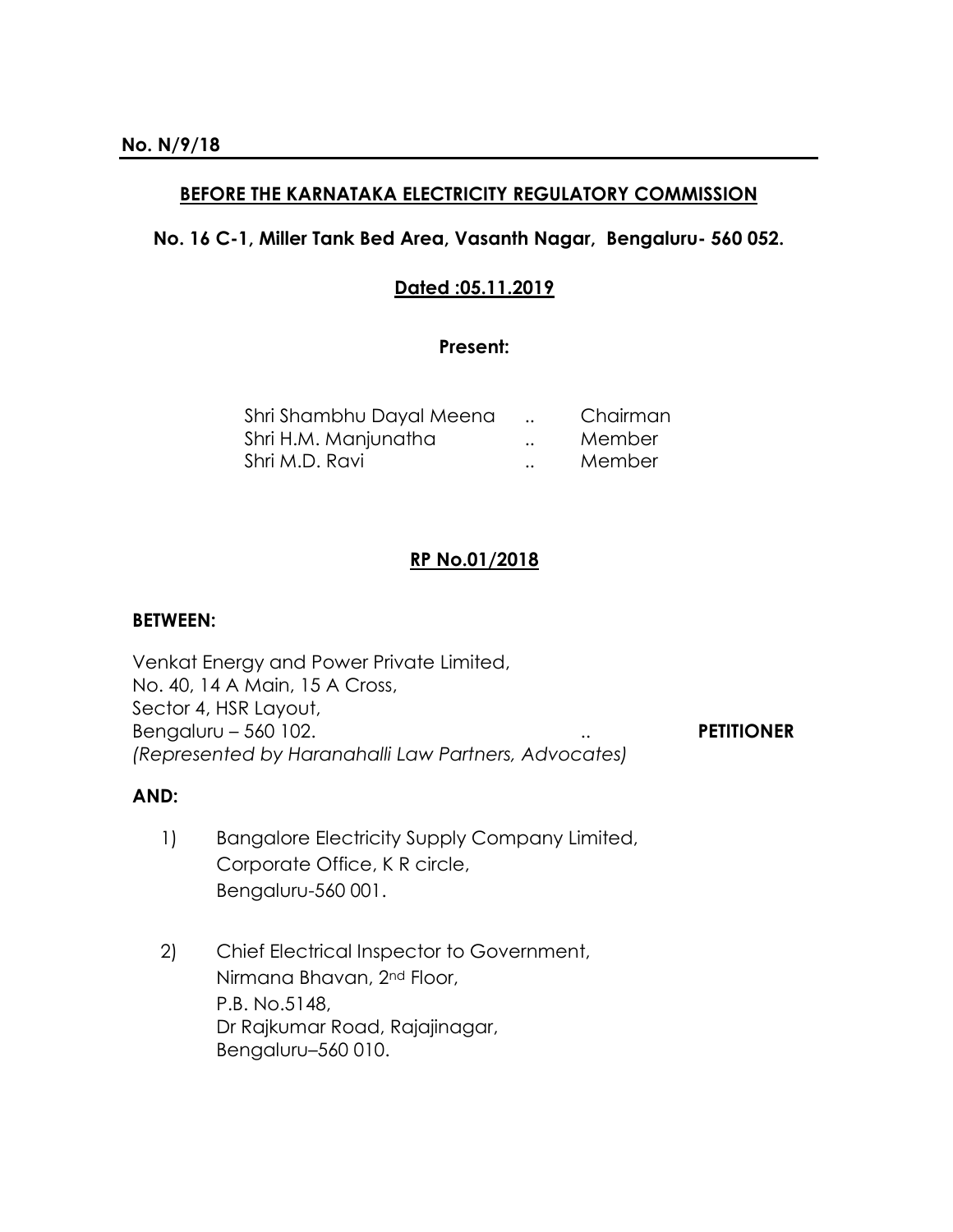3) Karnataka Power Transmission Corporation Ltd., Cauvery Bhavan, K G Road, Bengaluru -560009. .. **RESPONDENTS**  *[Respondents1and 3 represented by Just Law, Advocates, Respondent 2 remained absent]*

**\_\_\_\_\_\_\_\_\_\_\_\_\_\_\_\_\_\_\_\_\_\_\_\_\_\_\_\_\_\_\_\_\_\_\_\_\_\_\_\_\_\_\_\_\_\_\_\_\_\_\_\_\_\_\_\_\_\_\_\_\_\_\_\_\_\_\_\_\_\_\_\_\_\_\_\_\_\_\_\_\_\_\_\_\_\_\_\_\_\_\_\_\_\_\_\_\_\_**

#### **ORDERS**

- 1) This Review Petition is filed, seeking review of the Order dated 14.11.2017 passed by this Commission in OP No.82/2017 and consequently, to grant the reliefs claimed in OP No.82/2017.
- 2) The material facts, leading to filing of the present Review Petition, are as follows:
- (a) The Petitioner being a land holder, had entered into a Power Purchase Agreement (PPA) dated 26.06.2015 with the 1st Respondent-BESCOM, for sale of Solar energy, in terms of the PPA, pursuant to the allotment made by the Karnataka Renewable Energy Development Limited (KREDL) for establishing a 3 MW capacity Solar Power Project, under the land-owning farmers category. The Project is situated at Talavatti Village, Aimangala Hobli, Hiriyur Taluk, Chitradurga District.
- (b) As per the terms of the PPA, the Petitioner was required to achieve the Conditions Precedent within one year from the date of execution of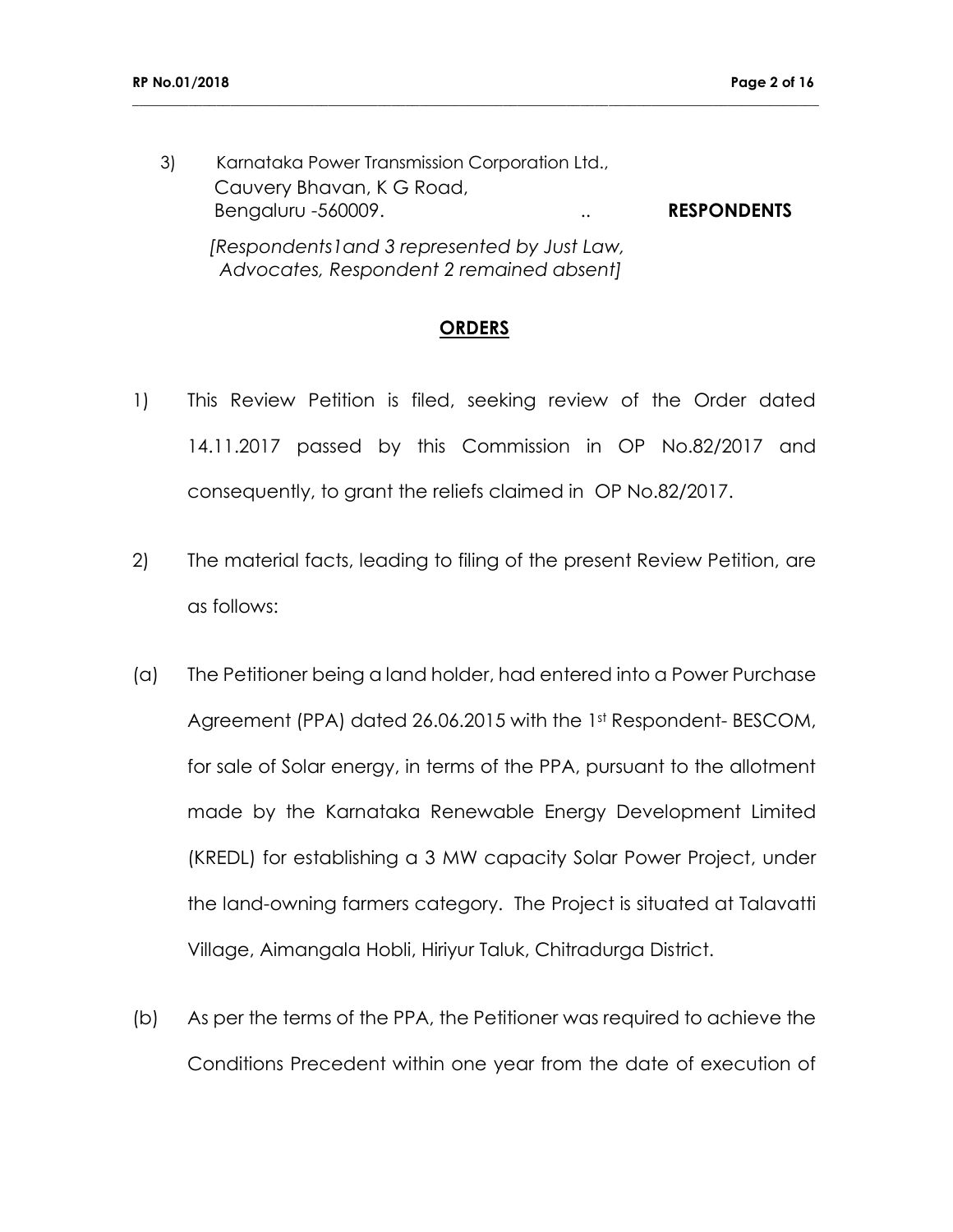the PPA and commission the Solar Power Project within 18 months from the date of execution of the PPA, i,e., within 25.12.2016.

- (c) The Petitioner had approached the 2nd Respondent on 04.11.2016 for approval of the electrical drawings for the plant pursuant to which, the 2<sup>nd</sup> respondent visited the plant, and approved the drawings on 26.12.2016. The 3rd Respondent had given the provisional interconnection approval on 26.12.2016 for synchronization of the power plant to the 11/66 kV grid. Hence, although the Petitioner was ready to commission the plant on 25.12.2016, the plant could not be commissioned as it was a Sunday and a national holiday on account of Christmas.
- (d) The Petitioner approached the officials of 2nd and 3rd Respondents for the synchronization of 11 kV line to the grid but the authorities found that the breaker was faulty and thereby the interconnection to the grid was not possible even on 26.12.2016. Hence, the petitioner sought extension of time to commission the project. The 1<sup>st</sup> Respondent issued a letter dated 21.01.2017 according tentative approval for extension of the scheduled commissioning date upto 31.01.2017. Thereafter, the plant was commissioned on 21.01.2017.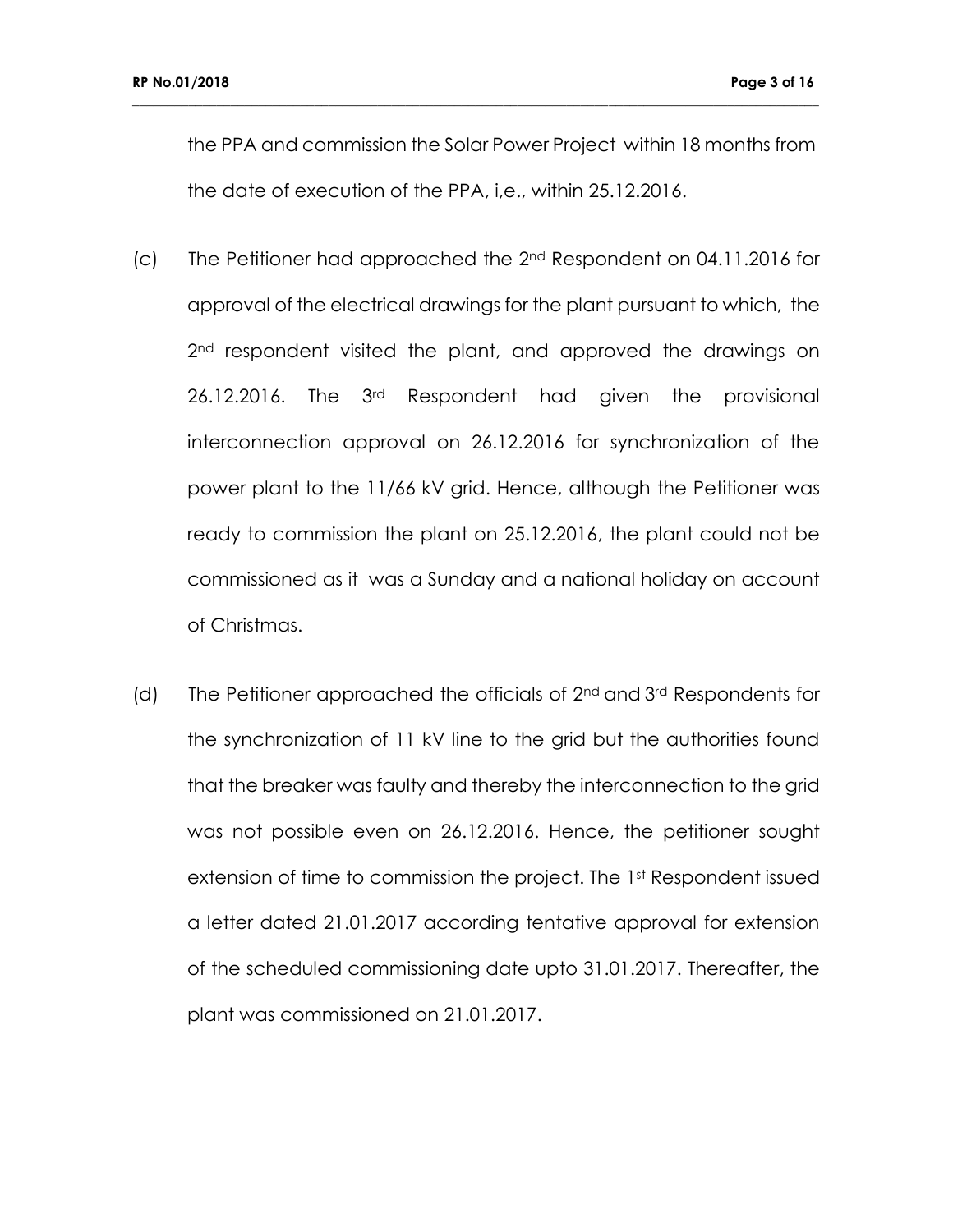(e) The Petitioner commenced generating power from the solar plant and supplied power to the 1st Respondent during the months of January, February and March, 2017 and received payments at the agreed tariff of Rs.8.40 per unit. When the Petitioner submitted the bill for the month of April, 2017, the 1st Respondent withheld the payment and issued a letter on 09.05.2017, informing the Petitioner to approach the Commission seeking approval for extension of the date of commissioning of the project with all relevant grounds and documents.

**\_\_\_\_\_\_\_\_\_\_\_\_\_\_\_\_\_\_\_\_\_\_\_\_\_\_\_\_\_\_\_\_\_\_\_\_\_\_\_\_\_\_\_\_\_\_\_\_\_\_\_\_\_\_\_\_\_\_\_\_\_\_\_\_\_\_\_\_\_\_\_\_\_\_\_\_\_\_\_\_\_\_\_\_\_\_\_\_\_\_\_\_\_\_\_\_\_\_**

(f) The Petitioner filed OP No.82/2017 before the Commission. This Commission, by its Order dated 14.11.2017, disallowed the request of the Petitioner for a declaration that the Project was commissioned within the due date and held that, the Petitioner was not entitled to the tariff of Rs.8.40 per unit, but was only entitled Rs.6.51 per unit, the varied tariff applicable as on the date of commissioning of the Petitioner's Plant and also directed the Petitioner to pay the Liquidated Damages, as provided under Articles 2.2 and 2.5.7 of the PPA. Against this Order, the petitioner filed Appeal No. 388/2017 before the Hon'ble Appellate Tribunal for Electricity. The Appeal was disposed of on 2.1.2018, granting liberty to file a Review Petition, as requested by the petitioner. Hence, this Review Petition is filed.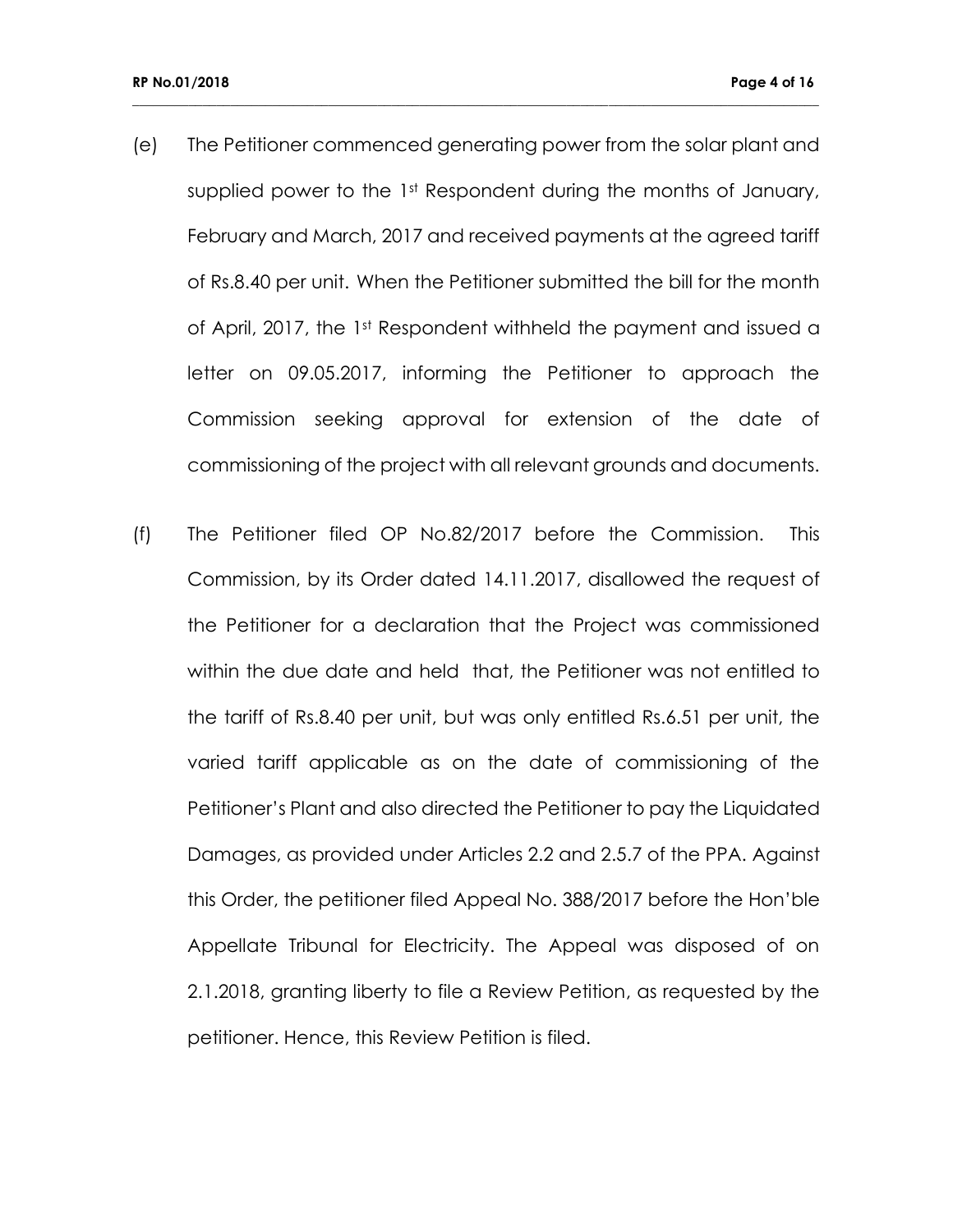3) The grounds urged by the petitioner in the pleadings (Amended petition filed on 3.6.2019), as well as during the arguments, may be stated as follows:

**\_\_\_\_\_\_\_\_\_\_\_\_\_\_\_\_\_\_\_\_\_\_\_\_\_\_\_\_\_\_\_\_\_\_\_\_\_\_\_\_\_\_\_\_\_\_\_\_\_\_\_\_\_\_\_\_\_\_\_\_\_\_\_\_\_\_\_\_\_\_\_\_\_\_\_\_\_\_\_\_\_\_\_\_\_\_\_\_\_\_\_\_\_\_\_\_\_\_**

(a) That, as per Section 86 (1) (b) of the Electricity Act, 2003, the Commission has to approve the PPA and the PPA without approval, has no sanctity, hence, the date of approval of the PPA by the Commission (25.8.2015) has to be treated as the 'Effective date' and the period of 18 months has to be reckoned from such date; that as the project was commissioned within 18 months from the date of approval of the PPA, there is no delay, and the petitioner is entitled to the tariff of Rs. 8.40 per unit; that due to non approval of the PPA for over two months after signing the same, the petitioner was prevented from completing the key aspects of the project as no financial institution approved the finances before approval of the PPA; that the CEIG delayed the approval of drawings by 35 days and grant of safety approval by 52 days; that the interconnection approval was also delayed by KPTCL; that the plant could not be synchronised due to fault of breaker, which is a force majeure event under Article 8 (x) of the PPA and the benefit has to be given to the petitioner, as the petitioner had completed all the works and the fault of the breaker is covered under the clause '*the delay or circumstance beyond the*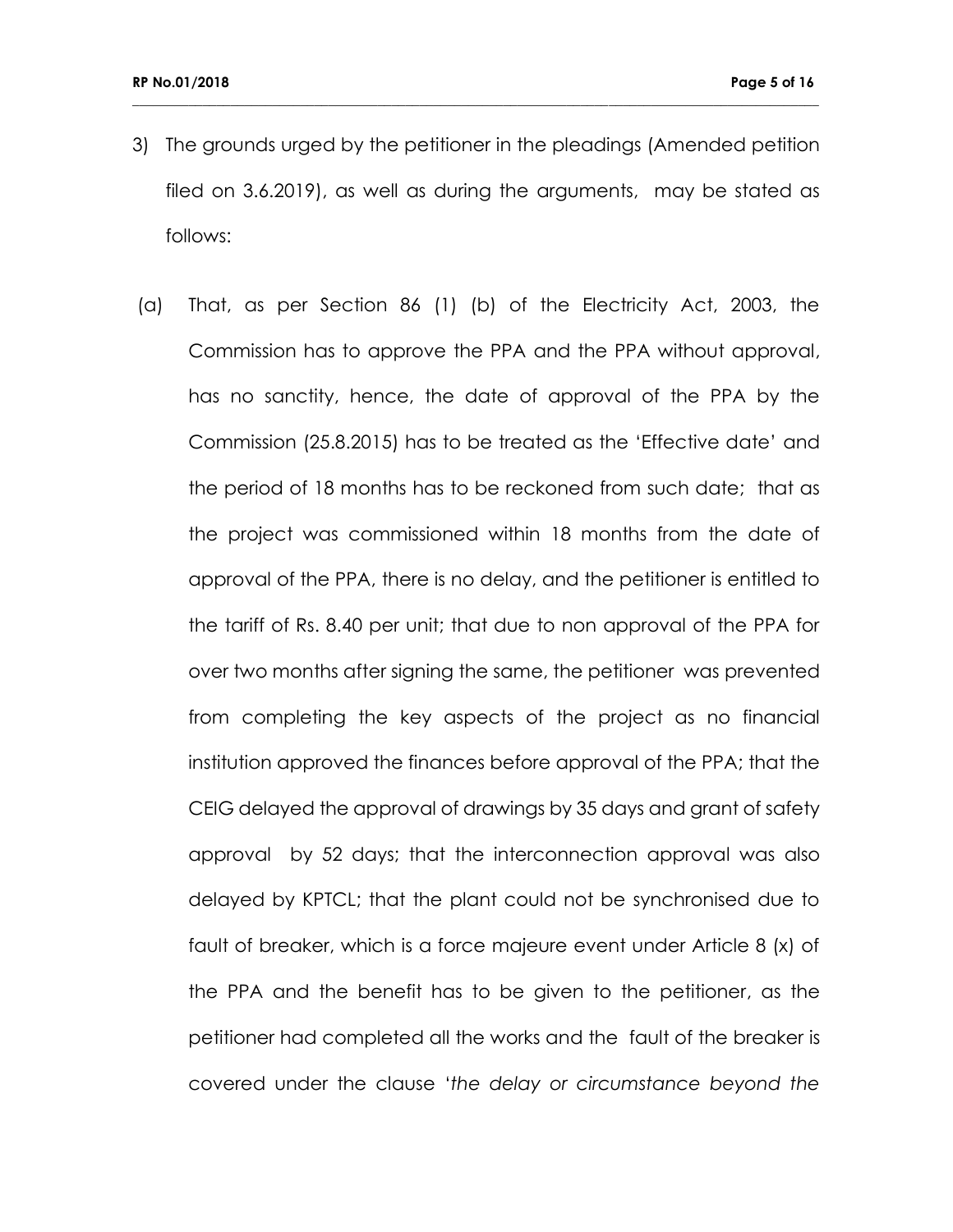*reasonable control of the party affected by such delay or failure'*, in Article 8.3 (a) of the PPA; that as the 1st Respondent had, on 21.1.2017 granted extension of time upto 31.1.2017, to commission the plant, and the plant was commissioned on 21.1.2017 within such extended time, the tariff of Rs.8.40 per unit, cannot be altered; that the generic tariff order dated 30.7.2015 is not applicable to the petitioner as the PPA was signed earlier to the control period stipulated therein; that the finding of the Commission to the effect that Article 3.3 of the PPA providing for an event of emergency, applies to post commissioning events is improper, as Article 1.1 (xiv) does not mention any such restrictions; that the Commission failed to consider the principle in *Mohd. Ayub vs State of UP & others, reported in (2009) 17 SCC 70* that when time prescribed to perform an act ends on a holiday and it is performed on the next working day, it is treated as done within time.

- (b) Therefore, the Petitioner has prayed for allowing the Review Petition.
- 4) Upon Notice, the 1st Respondent (BESCOM) appeared through its counsel and filed its Preliminary Objections stating that the RP was not filed in time and hence, not maintainable; that the Petitioner has failed to make out any grounds for review of the Order and that the Petitioner is attempting to re-agitate the case and the same is impermissible in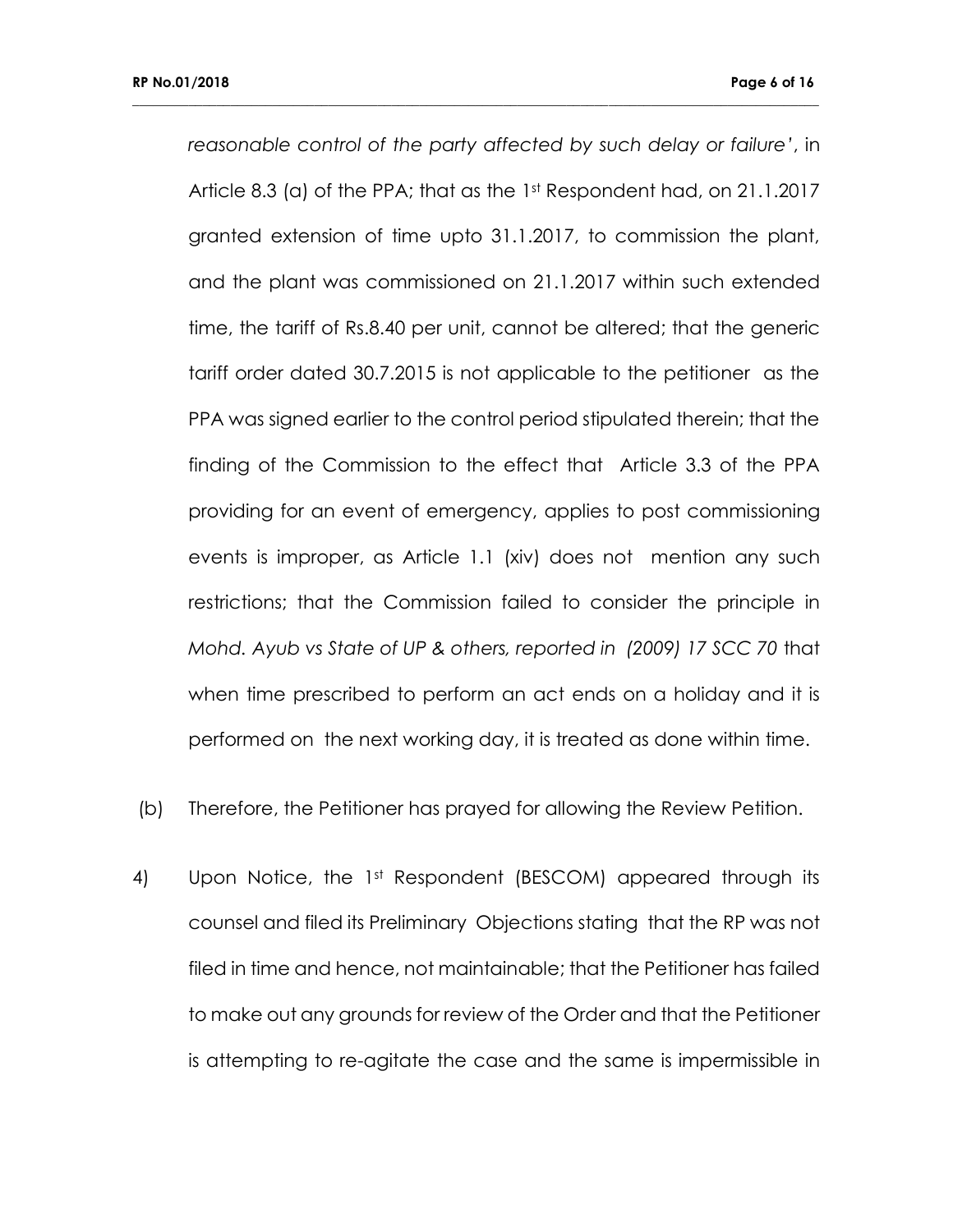law. The 1<sup>st</sup> Respondent has filed Objections to the main petition and to the I A for amendment, contending that the Petitioner was granted extension of time on 21.1.2017, however, the same was subject to the decision of the Commission and the petitioner was also informed that the tentative tariff of Rs.6.51 per unit would be paid; that there is no scope for review of the order as all the aspects urged by the petitioner were considered by the Commission in the order dated 14.11.2017; that the petitioner had not pleaded in the Original petition about the delay in approval of the PPA and the same cannot be urged in the Review proceedings, as it does not qualify as '*discovery of new material which after exercise of due diligence was not in the knowledge of the petitioner or could not be produced at the time of the original order'*; that the judgments of Hon'ble ATE relied by the petitioner are not applicable to the case, as they only provide that a distribution licensee cannot procure power without approval of the PPA by the Commission. Therefore, the 1st Respondent (BESCOM) has prayed for dismissal of the Review Petition.

- 5) We have heard the learned Counsel for the parties.
- 6) The following Points would arise for our consideration: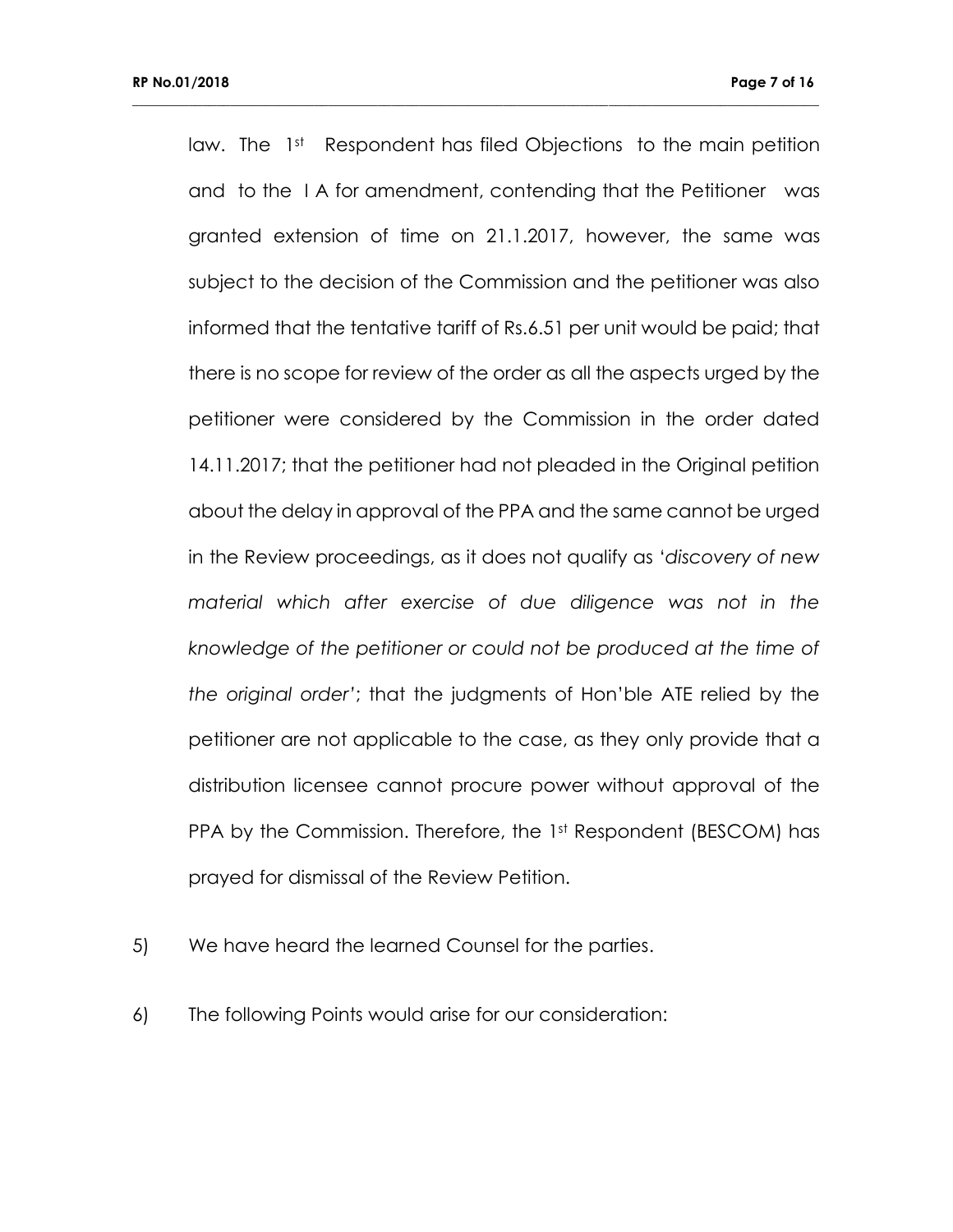(1) Whether the Order dated 14.11.2017 holding that the Petitioner has failed to make out a case for extension of time, suffers from an error apparent on the face of the record?

- (2) Whether the petitioner has made out a case for production of additional evidence or for pleading additional grounds in the Review Proceedings?
- (3) What Order?
- 7) After considering the rival contention and the material on record, our findings on the above Points are as follows:
- 8**) POINT No.(1):** Whether the Order dated 14.11.2017 holding that the Petitioner has failed to make out a case for extension of time, suffers from an error apparent on the face of the record?
- (a) It is contended by the Petitioner that, the impugned Order has been passed without properly examining the material on record and the findings arrived at, suffer from errors apparent on the face of record. The Respondent has contended that the ingredients of Review are not satisfied and the petition deserves to be dismissed.
- (b) A perusal of the order dated 14.11.2017 reveals that this Commission, has considered all the grounds urged by the Petitioner, to claim extension of time for commissioning the Project. The Commission has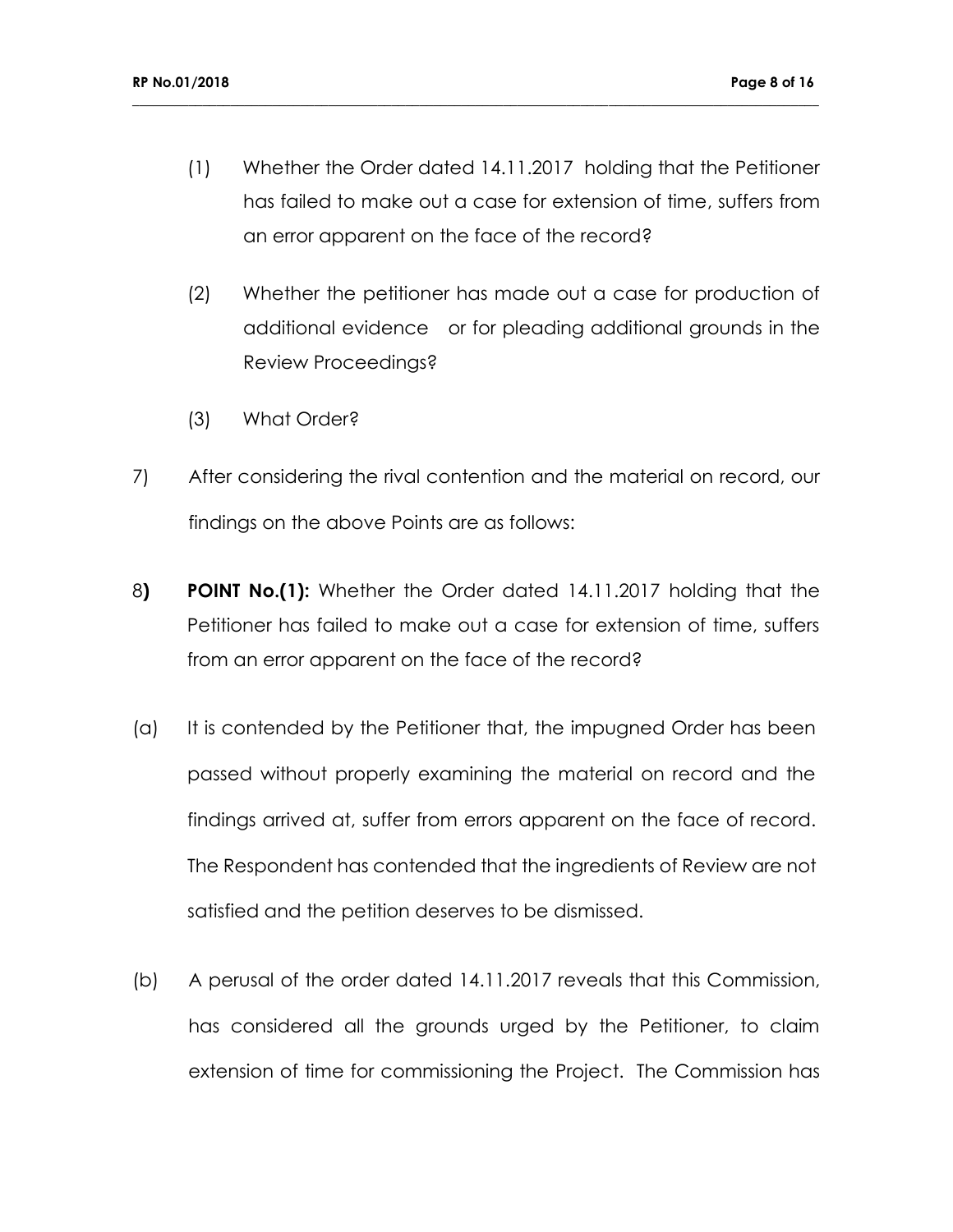fixed the tariff of Rs.6.51 per unit, prevalent as on the date of commissioning of the project, as per the Article 5.1 (ii) of the PPA, after considering all the grounds urged by the petitioner. The Petitioner has now contended that the conclusions, arrived at, are not proper and the Commission has committed errors, in arriving at the findings against the Petitioner.

**\_\_\_\_\_\_\_\_\_\_\_\_\_\_\_\_\_\_\_\_\_\_\_\_\_\_\_\_\_\_\_\_\_\_\_\_\_\_\_\_\_\_\_\_\_\_\_\_\_\_\_\_\_\_\_\_\_\_\_\_\_\_\_\_\_\_\_\_\_\_\_\_\_\_\_\_\_\_\_\_\_\_\_\_\_\_\_\_\_\_\_\_\_\_\_\_\_\_**

- (c) The grounds urged by the petitioner in the Review Petition namely, the time taken by CEIG in approving the drawings and granting safety approval, interconnection approval, fault of breaker, etc., have been considered in the Order dated 14.11.2017 and there is no basis for review.
- (d) The contention of the Petitioner that, the findings arrived at by this Commission, are erroneous, cannot be a ground for review of the impugned Order. The scope of review of an order is limited to the stipulations in Order 47 Rule 1 CPC. The Hon'ble Supreme Court has, in the case of *Kamlesh Verma –Vs- Mayavati* **(AIR 2013 SC 3301),** held as follows:

*"16. Thus, in view of the above, the following grounds of review are maintainable as stipulated by the statute :*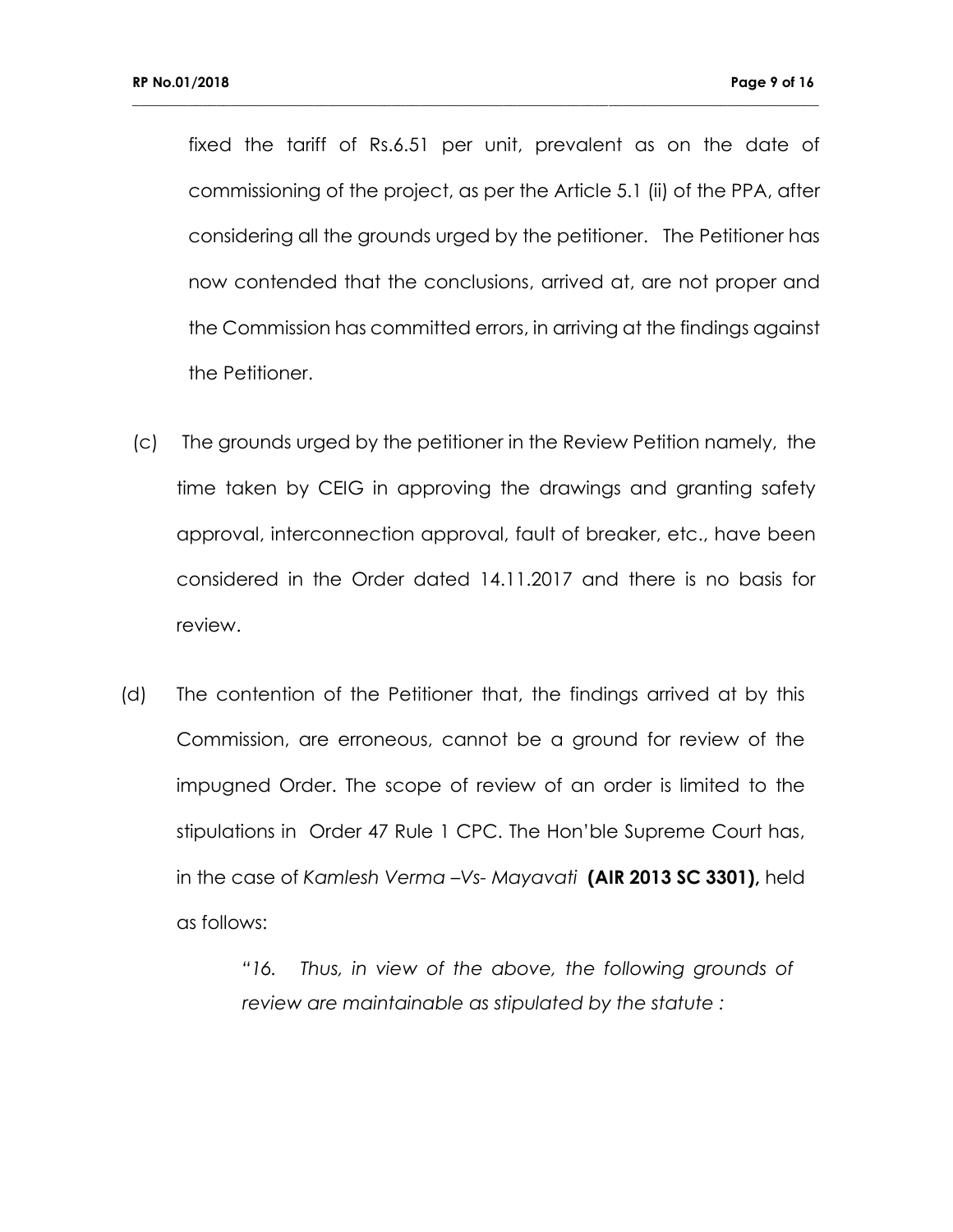*(A) When the review will be maintainable :-*

**\_\_\_\_\_\_\_\_\_\_\_\_\_\_\_\_\_\_\_\_\_\_\_\_\_\_\_\_\_\_\_\_\_\_\_\_\_\_\_\_\_\_\_\_\_\_\_\_\_\_\_\_\_\_\_\_\_\_\_\_\_\_\_\_\_\_\_\_\_\_\_\_\_\_\_\_\_\_\_\_\_\_\_\_\_\_\_\_\_\_\_\_\_\_\_\_\_\_**

- *(i) Discovery of new and important matter or evidence which, after the exercise of due diligence, was not within the knowledge of the petitioner or could not be produced by him;*
- *(ii) Mistake or error apparent on the face of the record;*
- *(iii) Any other sufficient reason;*

*The words 'any other sufficient reason' has been interpreted in Chhajju Ram v. Neki, AIR 1922 SC 112 and approved by this Court in Moran Mar Basselios Catholicos v. Most Rev.Mar Poulose Athanasius & Ors., (1955) 1 SCR 520 : (AIR 1954 SC 526), to mean 'a reason sufficient on grounds at least analogous to those specified in the rule'. The same principles have been reiterated in Union of India v. Sandur Manganese & Iron Ores Ltd. & Ors., JT 2013 (8) SC 275 ; (2013) AIR SCW 2905).*

- *(B) When the review will not be maintainable :-*
	- *(i) A repetition of old and overruled argument is not enough to reopen concluded adjudications.*
	- *(ii) Minor mistakes of inconsequential import.*
	- *(iii) Review proceedings cannot be equated with the original hearing of the case.*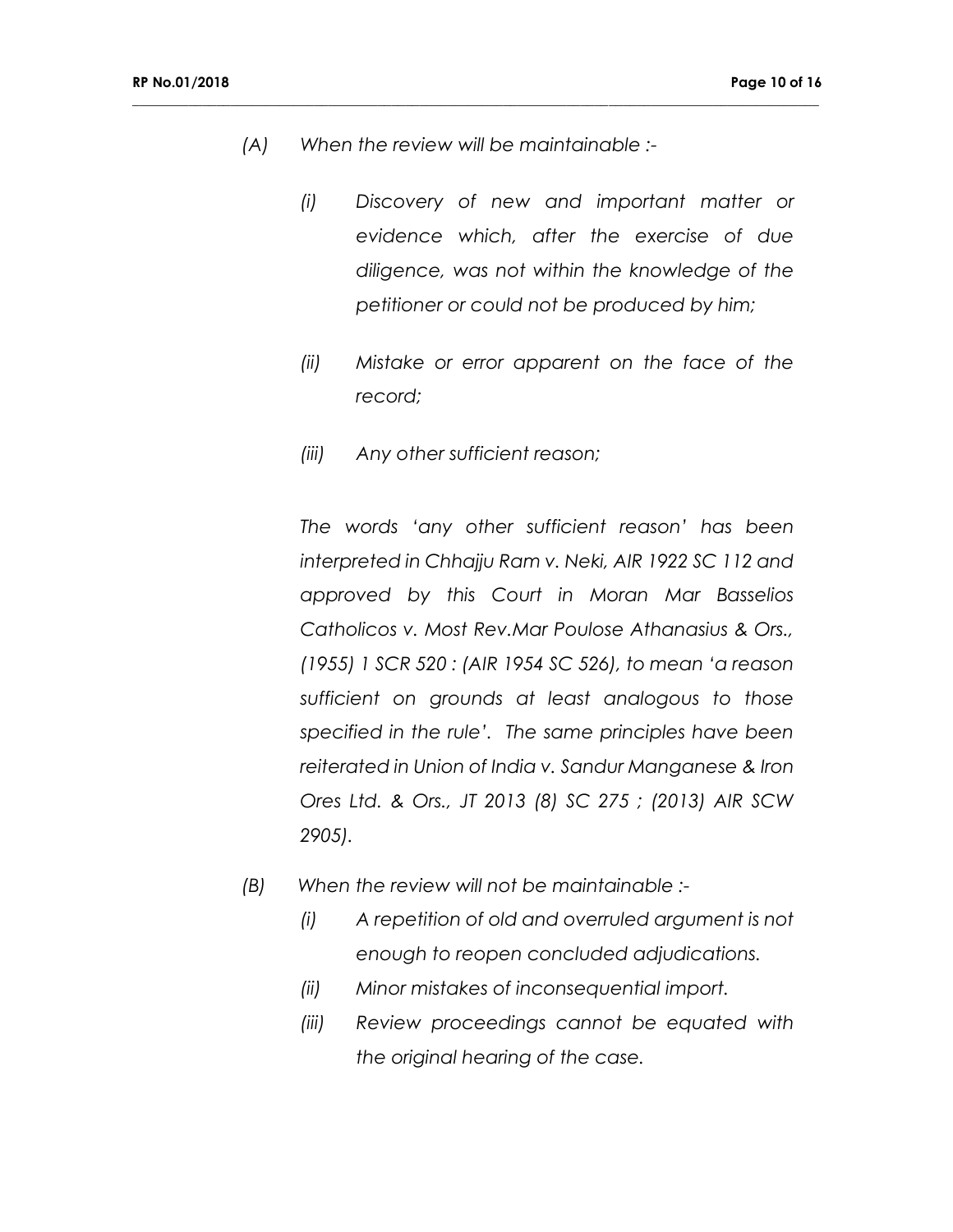*(iv) Review is not maintainable unless the material error, manifest on the face of the order, undermines its soundness or results in miscarriage of justice.*

- *(v) A review is by no means an appeal in disguise whereby an erroneous decision is re-heard and corrected but lies only for patent error.*
- *(vi) The mere possibility of two views on the subject cannot be a ground for review.*
- *(vii) The error apparent on the face of the record should not be an error which has to be fished out and searched.*
- *(viii) The appreciation of evidence on record is fully within the domain of the appellate court, it cannot be permitted to be advanced in the review petition.*
- *(ix) Review is not maintainable when the same relief sought at the time of arguing the main matter had been negatived."*
- (e) We feel that the Review Petition is not maintainable on any of the parameters mentioned in the above decision. The Petitioner cannot, in a review proceedings urge to re-appreciate the evidence or pray the Commission to come to a different finding.
- (f) For the above reasons, we answer Point No.(1), in the negative.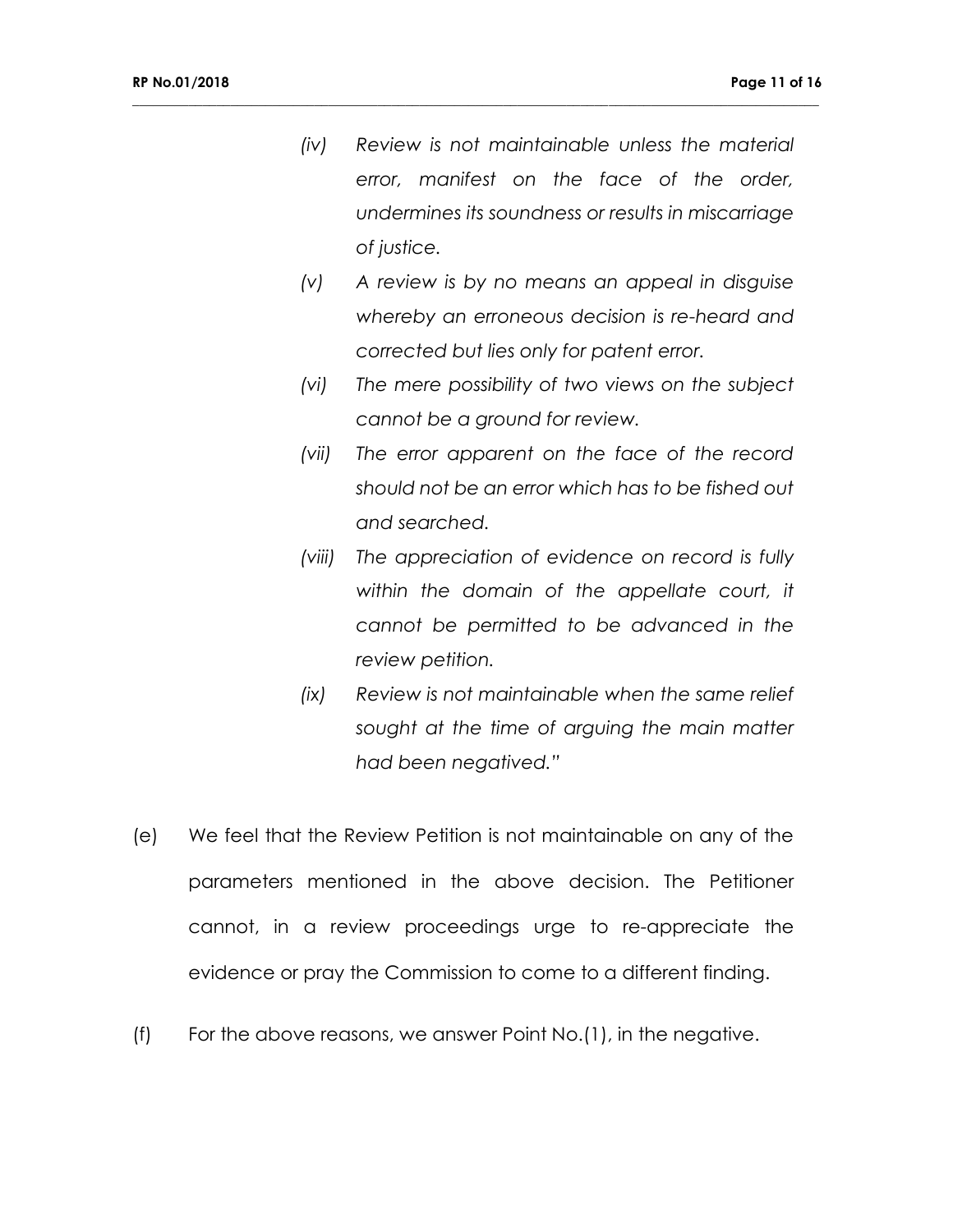9) **POINT No.(2):** Whether the petitioner has made out a case for production of additional evidence or for pleading additional grounds in the Review Proceedings?

- (a) In the IA for amendment and the Amended petition filed on 3.6.2019, the petitioner has prayed to consider three additional grounds, viz., i) the delay in approval of the PPA by the Commission has to be treated as a ground for extension of time to commission the project; ii) as per Section 86 (1) (b) of the Electricity Act, 2003, the PPA becomes effective only after approval by the Commission; iii) the finding of the Commission that the generic tariff order dated 30.7.2015 is applicable to the petitioner's project, requires reconsideration. The Respondent has contended that grounds not urged in the Original Petition cannot be added in the Review Proceedings, as the same would be beyond the stipulations in Order 47 Rule 1 CPC.
- (b) In order to give a finality to the litigation, we deem it appropriate to consider the additional grounds urged by the petitioner, in these proceedings.
- (c) The petitioner's case is that the time taken by the Commission for approval of the PPA, has to be considered as a ground to grant extension of scheduled commissioning date, as this event hindered/delayed the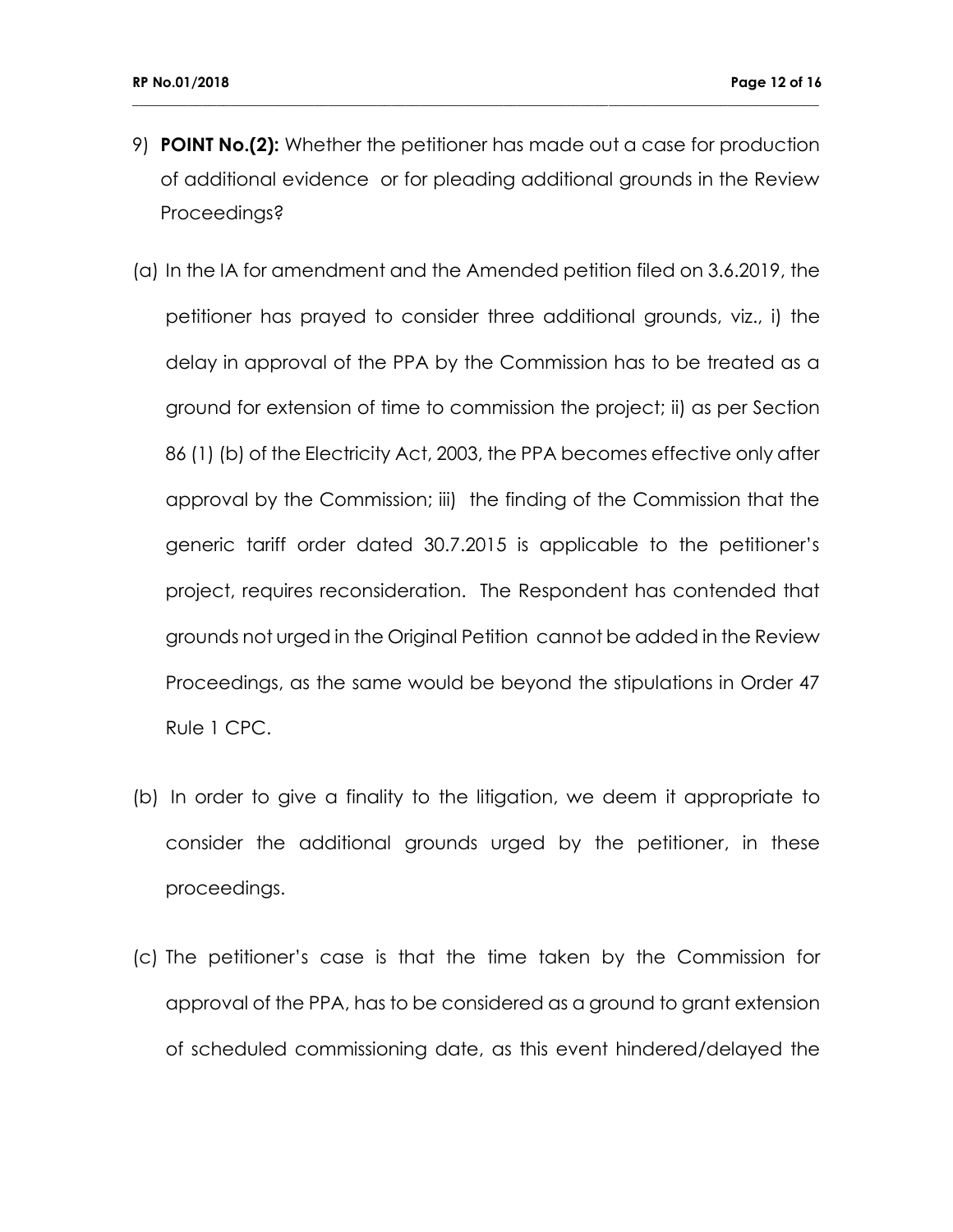progress of the project. The petitioner has mentioned in para 5 (a) of the Amended petition that, ' On account of non approval of PPA for over two months after the date of signing of the PPA, the petitioner was constrained from completing key aspects of the project', and in para 5 (b) that, 'no financial institution came forward to approve the finances of the project before 25.8.2015, which had a negative effect on the project in the initial days'. Except for these statements, no evidence is produced by the petitioner to establish that the execution of the project was delayed, or the progress of the project was hindered by this event. Thus, the allegation of the petitioner is not substantiated. We have held in several cases that preliminary works can be undertaken by the project developer with the signed PPA on hand. Further, the terms of the PPA provide for granting extension of time to commission the project on happening of certain force majeure events. The 2 months' time taken by the Commission for approval of the PPA, does not constitute a force majeure event, as per the terms of the PPA. It is settled law that force majeure events have to be strictly interpreted in terms of the PPA. Therefore, the contention of the petitioner that the project was delayed on account of this event cannot be accepted.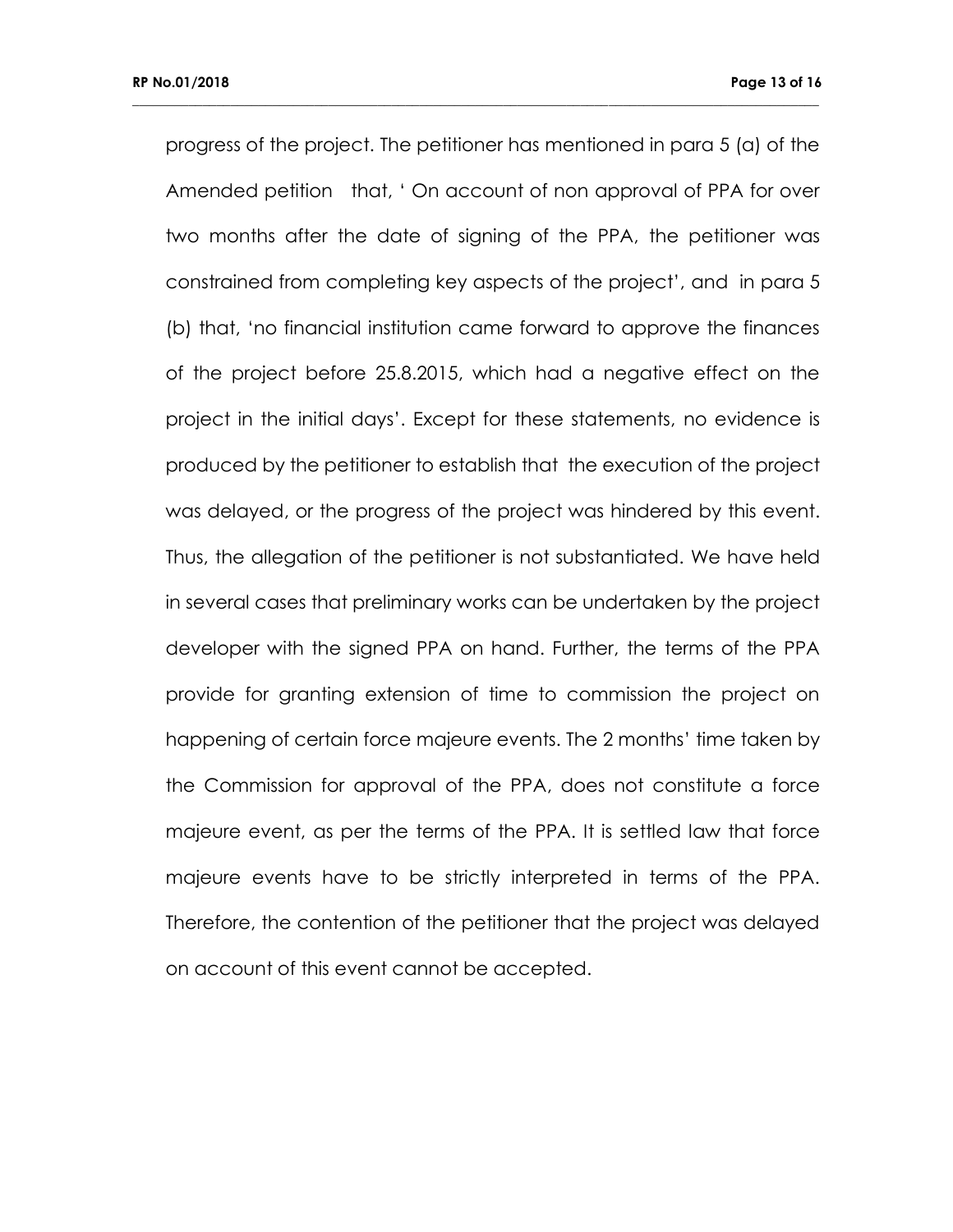(d) The next contention of the petitioner is that the PPA is not effective till it is approved by the Commission, as per decisions of the Hon'ble ATE mentioned in para 5 (c) of the Amended petition. We note that the decisions of Hon'ble ATE relied by the petitioner relate to the requirement of approval of the PPAs under section 86 (1) (b) of the Electricity Act, 2003 for procurement of power by the ESCOMs, i,e any power procurement by the ESCOMs requires approval of the Commission. These decisions do not apply to the facts of this case. In this case, the KREDL had invited bids only for selection of land owning farmers in order to allot solar projects of 1-3 MW capacity, in pursuance of the Solar Policy of the State. The tariff was not discovered through bidding, under section 63 of the Electricity Act, 2003. The draft of the standard format of the PPA for such projects was sent by KREDL to the Commission for approval. After 'public consultation process' the standard format of the PPA sent by KREDL was approved with certain modifications, vide order dated 16.6.2015, and the same was hosted on the Commission's web site. Thus, the terms of the PPA were known to the parties before entering into the PPA. The definition of 'Effective date' in the standard format of the PPA approved in the order dated 16.6.2015 cannot be changed now, when the said order has remained unchallenged and the parties have executed the PPA in terms of the standard format. It is held by the Hon'ble Supreme Court of India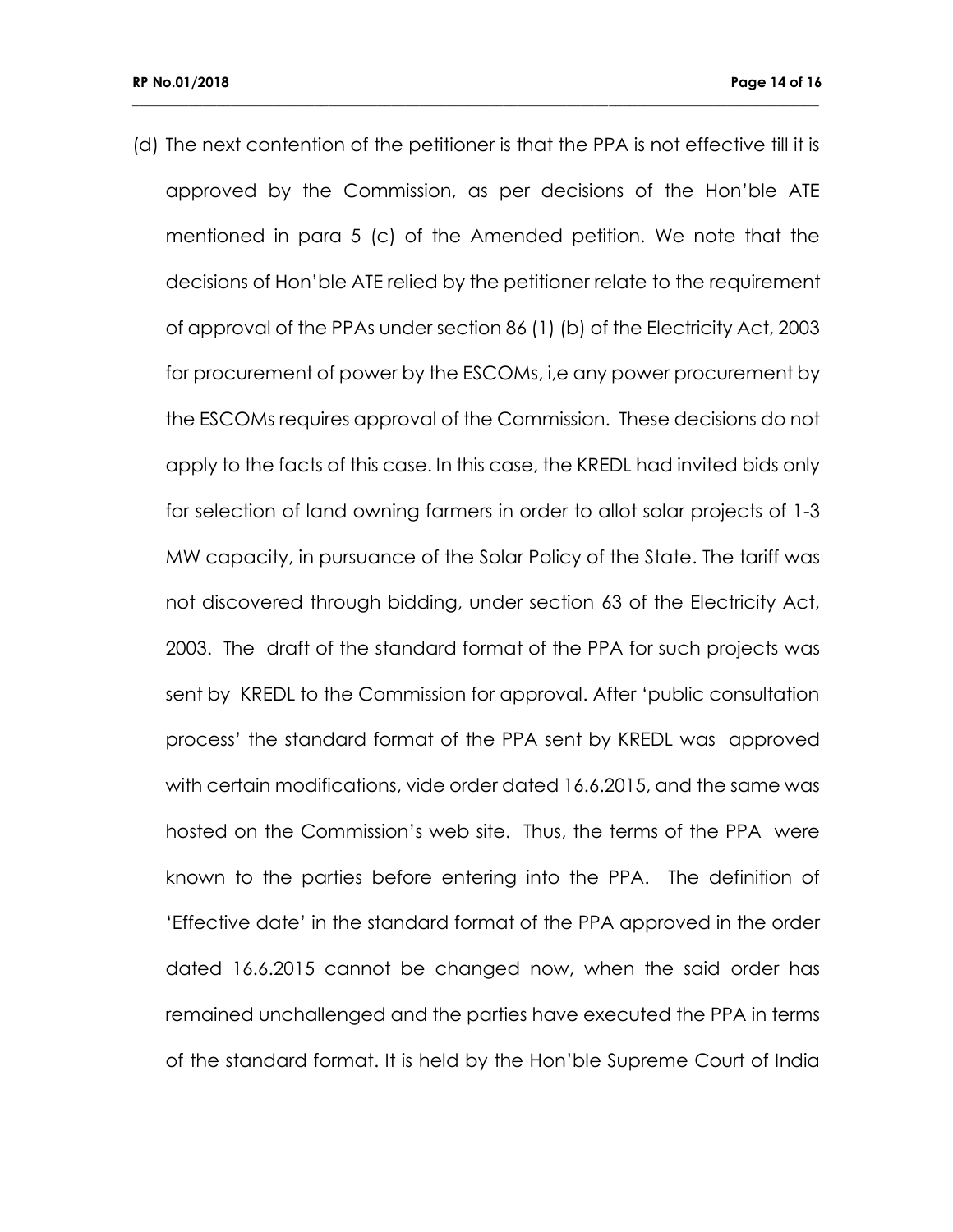in *Bihar State Electricity Board, Patna & others vs M/s Green Rubber Industries & others reported in (1990) 1 SCC 731*, that the terms of a contract are binding on the parties and a person who signs a contract is bound by the terms even though he has not read them and is ignorant of the precise legal effect. Hence, the contention of the petitioner that the 'Effective date' should be the date of approval of the PPA by the Commission, is rejected.

**\_\_\_\_\_\_\_\_\_\_\_\_\_\_\_\_\_\_\_\_\_\_\_\_\_\_\_\_\_\_\_\_\_\_\_\_\_\_\_\_\_\_\_\_\_\_\_\_\_\_\_\_\_\_\_\_\_\_\_\_\_\_\_\_\_\_\_\_\_\_\_\_\_\_\_\_\_\_\_\_\_\_\_\_\_\_\_\_\_\_\_\_\_\_\_\_\_\_**

(e) With regard to the applicability of the generic tariff order dated 30.7.2015 to the petitioner's project, the Commission has given reasons in the Order dated 14.11.2017. It is pertinent to note that the Hon'ble Supreme Court of India, in the judgment dated 25.7.2019 in Civil Appeal Nos. 9218- 19/2018 (*Madhya Pradesh Power Management Co. Ltd & another vs M/s Dhar Wind Power Projects Pvt Ltd & others*), has held that a project is stated to be commissioned on a date, if, on that date injection of power into the grid takes place and, the tariff applicable on such date will apply to the project. In this case, the PPA provides for reduction of agreed tariff, if the project is not commissioned within the time stipulated. As mentioned earlier, the standard format of the PPA containing the clause, was available to the parties before executing the same. In the order dated 14.11.2017, the Commission had held that the petitioner had not made out a case for extension of the scheduled commissioning date